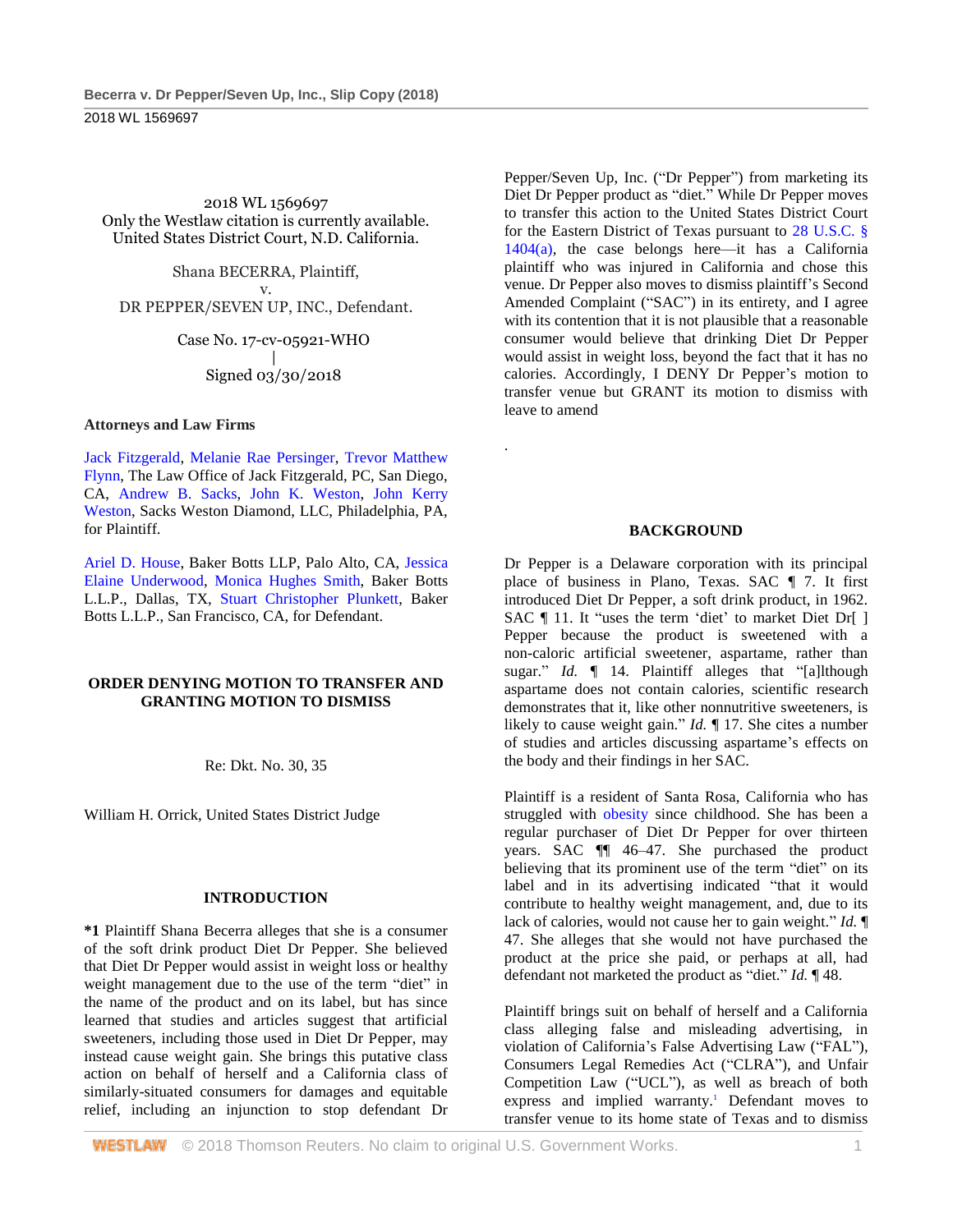2018 WL 1569697

the action in its entirety.

### **LEGAL STANDARD**

### **I. Motion to Transfer**

**\*2** Granting a transfer of venue pursuant to [28 U.S.C. §](http://www.westlaw.com/Link/Document/FullText?findType=L&pubNum=1000546&cite=28USCAS1404&originatingDoc=Ibc71f7a0369611e8a054a06708233710&refType=SP&originationContext=document&vr=3.0&rs=cblt1.0&transitionType=DocumentItem&contextData=(sc.UserEnteredCitation)#co_pp_8b3b0000958a4)  [1404\(a\)](http://www.westlaw.com/Link/Document/FullText?findType=L&pubNum=1000546&cite=28USCAS1404&originatingDoc=Ibc71f7a0369611e8a054a06708233710&refType=SP&originationContext=document&vr=3.0&rs=cblt1.0&transitionType=DocumentItem&contextData=(sc.UserEnteredCitation)#co_pp_8b3b0000958a4) requires two findings. First, the district court must determine that the transferee court is one "where the action might have been brought." *[Hatch v. Reliance Ins.](http://www.westlaw.com/Link/Document/FullText?findType=Y&serNum=1985120171&pubNum=0000350&originatingDoc=Ibc71f7a0369611e8a054a06708233710&refType=RP&fi=co_pp_sp_350_414&originationContext=document&vr=3.0&rs=cblt1.0&transitionType=DocumentItem&contextData=(sc.UserEnteredCitation)#co_pp_sp_350_414)  Co.*[, 758 F.2d 409, 414 \(9th Cir. 1985\)](http://www.westlaw.com/Link/Document/FullText?findType=Y&serNum=1985120171&pubNum=0000350&originatingDoc=Ibc71f7a0369611e8a054a06708233710&refType=RP&fi=co_pp_sp_350_414&originationContext=document&vr=3.0&rs=cblt1.0&transitionType=DocumentItem&contextData=(sc.UserEnteredCitation)#co_pp_sp_350_414) (internal quotation marks omitted). Second, as part of completing an "individualized, case-by-case consideration of convenience and fairness," *[Jones v. GNC Franchising,](http://www.westlaw.com/Link/Document/FullText?findType=Y&serNum=2000300871&pubNum=0000506&originatingDoc=Ibc71f7a0369611e8a054a06708233710&refType=RP&fi=co_pp_sp_506_498&originationContext=document&vr=3.0&rs=cblt1.0&transitionType=DocumentItem&contextData=(sc.UserEnteredCitation)#co_pp_sp_506_498)  Inc.*[, 211 F.3d 495, 498 \(9th Cir. 2000\),](http://www.westlaw.com/Link/Document/FullText?findType=Y&serNum=2000300871&pubNum=0000506&originatingDoc=Ibc71f7a0369611e8a054a06708233710&refType=RP&fi=co_pp_sp_506_498&originationContext=document&vr=3.0&rs=cblt1.0&transitionType=DocumentItem&contextData=(sc.UserEnteredCitation)#co_pp_sp_506_498) the district court must find "that the convenience of parties and witnesses in the interest of justice favor[s] transfer." *Hatch*[, 758](http://www.westlaw.com/Link/Document/FullText?findType=Y&serNum=1985120171&pubNum=0000350&originatingDoc=Ibc71f7a0369611e8a054a06708233710&refType=RP&fi=co_pp_sp_350_414&originationContext=document&vr=3.0&rs=cblt1.0&transitionType=DocumentItem&contextData=(sc.UserEnteredCitation)#co_pp_sp_350_414)  [F.2d at 414](http://www.westlaw.com/Link/Document/FullText?findType=Y&serNum=1985120171&pubNum=0000350&originatingDoc=Ibc71f7a0369611e8a054a06708233710&refType=RP&fi=co_pp_sp_350_414&originationContext=document&vr=3.0&rs=cblt1.0&transitionType=DocumentItem&contextData=(sc.UserEnteredCitation)#co_pp_sp_350_414) (internal quotation marks omitted). Importantly, the Ninth Circuit has held that a "defendant must make a strong showing of inconvenience to warrant upsetting the plaintiff's choice of forum." *[Decker Coal](http://www.westlaw.com/Link/Document/FullText?findType=Y&serNum=1986158839&pubNum=0000350&originatingDoc=Ibc71f7a0369611e8a054a06708233710&refType=RP&fi=co_pp_sp_350_843&originationContext=document&vr=3.0&rs=cblt1.0&transitionType=DocumentItem&contextData=(sc.UserEnteredCitation)#co_pp_sp_350_843)  [Co. v. Commonwealth Edison Co.](http://www.westlaw.com/Link/Document/FullText?findType=Y&serNum=1986158839&pubNum=0000350&originatingDoc=Ibc71f7a0369611e8a054a06708233710&refType=RP&fi=co_pp_sp_350_843&originationContext=document&vr=3.0&rs=cblt1.0&transitionType=DocumentItem&contextData=(sc.UserEnteredCitation)#co_pp_sp_350_843)*, 805 F.2d 834, 843 (9th [Cir. 1986\).](http://www.westlaw.com/Link/Document/FullText?findType=Y&serNum=1986158839&pubNum=0000350&originatingDoc=Ibc71f7a0369611e8a054a06708233710&refType=RP&fi=co_pp_sp_350_843&originationContext=document&vr=3.0&rs=cblt1.0&transitionType=DocumentItem&contextData=(sc.UserEnteredCitation)#co_pp_sp_350_843)

As part of its convenience analysis, the court must weigh a variety of "private and public interest factors affecting the convenience of the forum." *Decker Coal*[, 805 F.2d at](http://www.westlaw.com/Link/Document/FullText?findType=Y&serNum=1986158839&pubNum=0000350&originatingDoc=Ibc71f7a0369611e8a054a06708233710&refType=RP&fi=co_pp_sp_350_843&originationContext=document&vr=3.0&rs=cblt1.0&transitionType=DocumentItem&contextData=(sc.UserEnteredCitation)#co_pp_sp_350_843)  [843.](http://www.westlaw.com/Link/Document/FullText?findType=Y&serNum=1986158839&pubNum=0000350&originatingDoc=Ibc71f7a0369611e8a054a06708233710&refType=RP&fi=co_pp_sp_350_843&originationContext=document&vr=3.0&rs=cblt1.0&transitionType=DocumentItem&contextData=(sc.UserEnteredCitation)#co_pp_sp_350_843) Courts in this district consider the following factors: (i) plaintiff's choice of forum; (ii) convenience of the parties; (iii) convenience of the witnesses; (iv) ease of access to the evidence; (v) familiarity of each forum with the applicable law; (vi) feasibility of consolidation with other claims; (vii) any local interest in the controversy; and (vii) the relative court congestion and time to trial in each forum. *See, e.g.*, *[Lax v. Toyota Motor Corp.](http://www.westlaw.com/Link/Document/FullText?findType=Y&serNum=2034114344&pubNum=0007903&originatingDoc=Ibc71f7a0369611e8a054a06708233710&refType=RP&fi=co_pp_sp_7903_776&originationContext=document&vr=3.0&rs=cblt1.0&transitionType=DocumentItem&contextData=(sc.UserEnteredCitation)#co_pp_sp_7903_776)*, 65 F. [Supp. 3d 772, 776 \(N.D. Cal. 2014\);](http://www.westlaw.com/Link/Document/FullText?findType=Y&serNum=2034114344&pubNum=0007903&originatingDoc=Ibc71f7a0369611e8a054a06708233710&refType=RP&fi=co_pp_sp_7903_776&originationContext=document&vr=3.0&rs=cblt1.0&transitionType=DocumentItem&contextData=(sc.UserEnteredCitation)#co_pp_sp_7903_776) *[Barnes & Noble, Inc.](http://www.westlaw.com/Link/Document/FullText?findType=Y&serNum=2026360963&pubNum=0004637&originatingDoc=Ibc71f7a0369611e8a054a06708233710&refType=RP&fi=co_pp_sp_4637_993&originationContext=document&vr=3.0&rs=cblt1.0&transitionType=DocumentItem&contextData=(sc.UserEnteredCitation)#co_pp_sp_4637_993)  v. LSI Corp.*[, 823 F. Supp. 2d 980,993 \(N.D. Cal. 2011\);](http://www.westlaw.com/Link/Document/FullText?findType=Y&serNum=2026360963&pubNum=0004637&originatingDoc=Ibc71f7a0369611e8a054a06708233710&refType=RP&fi=co_pp_sp_4637_993&originationContext=document&vr=3.0&rs=cblt1.0&transitionType=DocumentItem&contextData=(sc.UserEnteredCitation)#co_pp_sp_4637_993) *[Vu v. Ortho-McNeil Pharm., Inc.](http://www.westlaw.com/Link/Document/FullText?findType=Y&serNum=2018308872&pubNum=0004637&originatingDoc=Ibc71f7a0369611e8a054a06708233710&refType=RP&fi=co_pp_sp_4637_1156&originationContext=document&vr=3.0&rs=cblt1.0&transitionType=DocumentItem&contextData=(sc.UserEnteredCitation)#co_pp_sp_4637_1156)*, 602 F. Supp. 2d 1151, [1156 \(N.D. Cal. 2009\).](http://www.westlaw.com/Link/Document/FullText?findType=Y&serNum=2018308872&pubNum=0004637&originatingDoc=Ibc71f7a0369611e8a054a06708233710&refType=RP&fi=co_pp_sp_4637_1156&originationContext=document&vr=3.0&rs=cblt1.0&transitionType=DocumentItem&contextData=(sc.UserEnteredCitation)#co_pp_sp_4637_1156)

# **II. Motion to Dismiss**

Under Federal Rule of Procedure 12(b)(6), a district court must dismiss a complaint if it fails to state a claim upon which relief can be granted. To survive a Rule  $12(b)(6)$ motion to dismiss, the plaintiff must allege "enough facts to state a claim to relief that is plausible on its face." *[Bell](http://www.westlaw.com/Link/Document/FullText?findType=Y&serNum=2012293296&pubNum=0000780&originatingDoc=Ibc71f7a0369611e8a054a06708233710&refType=RP&fi=co_pp_sp_780_570&originationContext=document&vr=3.0&rs=cblt1.0&transitionType=DocumentItem&contextData=(sc.UserEnteredCitation)#co_pp_sp_780_570)  Atl. Corp. v. Twombly*[, 550 U.S. 544, 570 \(2007\).](http://www.westlaw.com/Link/Document/FullText?findType=Y&serNum=2012293296&pubNum=0000780&originatingDoc=Ibc71f7a0369611e8a054a06708233710&refType=RP&fi=co_pp_sp_780_570&originationContext=document&vr=3.0&rs=cblt1.0&transitionType=DocumentItem&contextData=(sc.UserEnteredCitation)#co_pp_sp_780_570) A claim is facially plausible when the plaintiff pleads facts that "allow[ ] the court to draw the reasonable inference that the defendant is liable for the misconduct alleged."

*Ashcroft v. Iqbal*[, 556 U.S. 662, 678 \(2009\)](http://www.westlaw.com/Link/Document/FullText?findType=Y&serNum=2018848474&pubNum=0000780&originatingDoc=Ibc71f7a0369611e8a054a06708233710&refType=RP&fi=co_pp_sp_780_678&originationContext=document&vr=3.0&rs=cblt1.0&transitionType=DocumentItem&contextData=(sc.UserEnteredCitation)#co_pp_sp_780_678) (citation omitted). There must be "more than a sheer possibility that a defendant has acted unlawfully." *Id.* While courts do not require "heightened fact pleading of specifics," a plaintiff must allege facts sufficient to "raise a right to relief above the speculative level." *Twombly*[, 550 U.S. at](http://www.westlaw.com/Link/Document/FullText?findType=Y&serNum=2012293296&pubNum=0000780&originatingDoc=Ibc71f7a0369611e8a054a06708233710&refType=RP&fi=co_pp_sp_780_555&originationContext=document&vr=3.0&rs=cblt1.0&transitionType=DocumentItem&contextData=(sc.UserEnteredCitation)#co_pp_sp_780_555)  [555, 570.](http://www.westlaw.com/Link/Document/FullText?findType=Y&serNum=2012293296&pubNum=0000780&originatingDoc=Ibc71f7a0369611e8a054a06708233710&refType=RP&fi=co_pp_sp_780_555&originationContext=document&vr=3.0&rs=cblt1.0&transitionType=DocumentItem&contextData=(sc.UserEnteredCitation)#co_pp_sp_780_555)

In deciding whether the plaintiff has stated a claim upon which relief can be granted, the court accepts the plaintiff's allegations as true and draws all reasonable inferences in favor of the plaintiff. *See [Usher v. City of](http://www.westlaw.com/Link/Document/FullText?findType=Y&serNum=1987115685&pubNum=0000350&originatingDoc=Ibc71f7a0369611e8a054a06708233710&refType=RP&fi=co_pp_sp_350_561&originationContext=document&vr=3.0&rs=cblt1.0&transitionType=DocumentItem&contextData=(sc.UserEnteredCitation)#co_pp_sp_350_561)  Los Angeles*[, 828 F.2d 556, 561 \(9th Cir. 1987\).](http://www.westlaw.com/Link/Document/FullText?findType=Y&serNum=1987115685&pubNum=0000350&originatingDoc=Ibc71f7a0369611e8a054a06708233710&refType=RP&fi=co_pp_sp_350_561&originationContext=document&vr=3.0&rs=cblt1.0&transitionType=DocumentItem&contextData=(sc.UserEnteredCitation)#co_pp_sp_350_561) However, the court is not required to accept as true "allegations that are merely conclusory, unwarranted deductions of fact, or unreasonable inferences." *[In re Gilead Scis. Sec. Litig.](http://www.westlaw.com/Link/Document/FullText?findType=Y&serNum=2016722866&pubNum=0000506&originatingDoc=Ibc71f7a0369611e8a054a06708233710&refType=RP&fi=co_pp_sp_506_1055&originationContext=document&vr=3.0&rs=cblt1.0&transitionType=DocumentItem&contextData=(sc.UserEnteredCitation)#co_pp_sp_506_1055)*, [536 F.3d 1049, 1055 \(9th Cir. 2008\).](http://www.westlaw.com/Link/Document/FullText?findType=Y&serNum=2016722866&pubNum=0000506&originatingDoc=Ibc71f7a0369611e8a054a06708233710&refType=RP&fi=co_pp_sp_506_1055&originationContext=document&vr=3.0&rs=cblt1.0&transitionType=DocumentItem&contextData=(sc.UserEnteredCitation)#co_pp_sp_506_1055)

Claims sounding in fraud or mistake are subject to the heightened pleading standard of [Federal Rule of Civil](http://www.westlaw.com/Link/Document/FullText?findType=L&pubNum=1000600&cite=USFRCPR9&originatingDoc=Ibc71f7a0369611e8a054a06708233710&refType=LQ&originationContext=document&vr=3.0&rs=cblt1.0&transitionType=DocumentItem&contextData=(sc.UserEnteredCitation))  [Procedure 9\(b\),](http://www.westlaw.com/Link/Document/FullText?findType=L&pubNum=1000600&cite=USFRCPR9&originatingDoc=Ibc71f7a0369611e8a054a06708233710&refType=LQ&originationContext=document&vr=3.0&rs=cblt1.0&transitionType=DocumentItem&contextData=(sc.UserEnteredCitation)) which requires that such claims "state with particularity the circumstances constituting fraud or mistake," [Fed. R. Civ. P. 9\(b\),](http://www.westlaw.com/Link/Document/FullText?findType=L&pubNum=1000600&cite=USFRCPR9&originatingDoc=Ibc71f7a0369611e8a054a06708233710&refType=LQ&originationContext=document&vr=3.0&rs=cblt1.0&transitionType=DocumentItem&contextData=(sc.UserEnteredCitation)) including "the who, what, when, where, and how of the misconduct charged." *[Vess](http://www.westlaw.com/Link/Document/FullText?findType=Y&serNum=2003124194&pubNum=0000506&originatingDoc=Ibc71f7a0369611e8a054a06708233710&refType=RP&fi=co_pp_sp_506_1106&originationContext=document&vr=3.0&rs=cblt1.0&transitionType=DocumentItem&contextData=(sc.UserEnteredCitation)#co_pp_sp_506_1106)  v. Ciba-Geigy Corp. USA*[, 317 F.3d 1097, 1106 \(9th Cir.](http://www.westlaw.com/Link/Document/FullText?findType=Y&serNum=2003124194&pubNum=0000506&originatingDoc=Ibc71f7a0369611e8a054a06708233710&refType=RP&fi=co_pp_sp_506_1106&originationContext=document&vr=3.0&rs=cblt1.0&transitionType=DocumentItem&contextData=(sc.UserEnteredCitation)#co_pp_sp_506_1106)  [2003\)](http://www.westlaw.com/Link/Document/FullText?findType=Y&serNum=2003124194&pubNum=0000506&originatingDoc=Ibc71f7a0369611e8a054a06708233710&refType=RP&fi=co_pp_sp_506_1106&originationContext=document&vr=3.0&rs=cblt1.0&transitionType=DocumentItem&contextData=(sc.UserEnteredCitation)#co_pp_sp_506_1106) (internal quotation marks and citation omitted). "The plaintiff must set forth what is false or misleading about a statement, and why it is false." *Id.* The allegations of fraud "must be specific enough to give defendants notice of the particular misconduct which is alleged to constitute the fraud charged so that they can defend against the charge and not just deny that they have done anything wrong." *[Swartz v. KPMG LLP](http://www.westlaw.com/Link/Document/FullText?findType=Y&serNum=2011437883&pubNum=0000506&originatingDoc=Ibc71f7a0369611e8a054a06708233710&refType=RP&fi=co_pp_sp_506_764&originationContext=document&vr=3.0&rs=cblt1.0&transitionType=DocumentItem&contextData=(sc.UserEnteredCitation)#co_pp_sp_506_764)*, 476 F.3d 756, [764 \(9th Cir. 2007\).](http://www.westlaw.com/Link/Document/FullText?findType=Y&serNum=2011437883&pubNum=0000506&originatingDoc=Ibc71f7a0369611e8a054a06708233710&refType=RP&fi=co_pp_sp_506_764&originationContext=document&vr=3.0&rs=cblt1.0&transitionType=DocumentItem&contextData=(sc.UserEnteredCitation)#co_pp_sp_506_764)

**\*3** If the court dismisses a complaint, it "should grant leave to amend even if no request to amend the pleading was made, unless it determines that the pleading could not possibly be cured by the allegation of other facts." *[Lopez](http://www.westlaw.com/Link/Document/FullText?findType=Y&serNum=2000051408&pubNum=0000506&originatingDoc=Ibc71f7a0369611e8a054a06708233710&refType=RP&fi=co_pp_sp_506_1127&originationContext=document&vr=3.0&rs=cblt1.0&transitionType=DocumentItem&contextData=(sc.UserEnteredCitation)#co_pp_sp_506_1127)  v. Smith*[, 203 F.3d 1122, 1127 \(9th Cir. 2000\).](http://www.westlaw.com/Link/Document/FullText?findType=Y&serNum=2000051408&pubNum=0000506&originatingDoc=Ibc71f7a0369611e8a054a06708233710&refType=RP&fi=co_pp_sp_506_1127&originationContext=document&vr=3.0&rs=cblt1.0&transitionType=DocumentItem&contextData=(sc.UserEnteredCitation)#co_pp_sp_506_1127) In making this determination, the court should consider factors such as "the presence or absence of undue delay, bad faith, dilatory motive, repeated failure to cure deficiencies by previous amendments, undue prejudice to the opposing party and futility of the proposed amendment." *See [Moore](http://www.westlaw.com/Link/Document/FullText?findType=Y&serNum=1989127863&pubNum=0000350&originatingDoc=Ibc71f7a0369611e8a054a06708233710&refType=RP&fi=co_pp_sp_350_538&originationContext=document&vr=3.0&rs=cblt1.0&transitionType=DocumentItem&contextData=(sc.UserEnteredCitation)#co_pp_sp_350_538)  v. Kayport Package Express*[, 885 F.2d 531, 538 \(9th Cir.](http://www.westlaw.com/Link/Document/FullText?findType=Y&serNum=1989127863&pubNum=0000350&originatingDoc=Ibc71f7a0369611e8a054a06708233710&refType=RP&fi=co_pp_sp_350_538&originationContext=document&vr=3.0&rs=cblt1.0&transitionType=DocumentItem&contextData=(sc.UserEnteredCitation)#co_pp_sp_350_538)  [1989\).](http://www.westlaw.com/Link/Document/FullText?findType=Y&serNum=1989127863&pubNum=0000350&originatingDoc=Ibc71f7a0369611e8a054a06708233710&refType=RP&fi=co_pp_sp_350_538&originationContext=document&vr=3.0&rs=cblt1.0&transitionType=DocumentItem&contextData=(sc.UserEnteredCitation)#co_pp_sp_350_538)

# **DISCUSSION**

### **I. Motion to Transfer**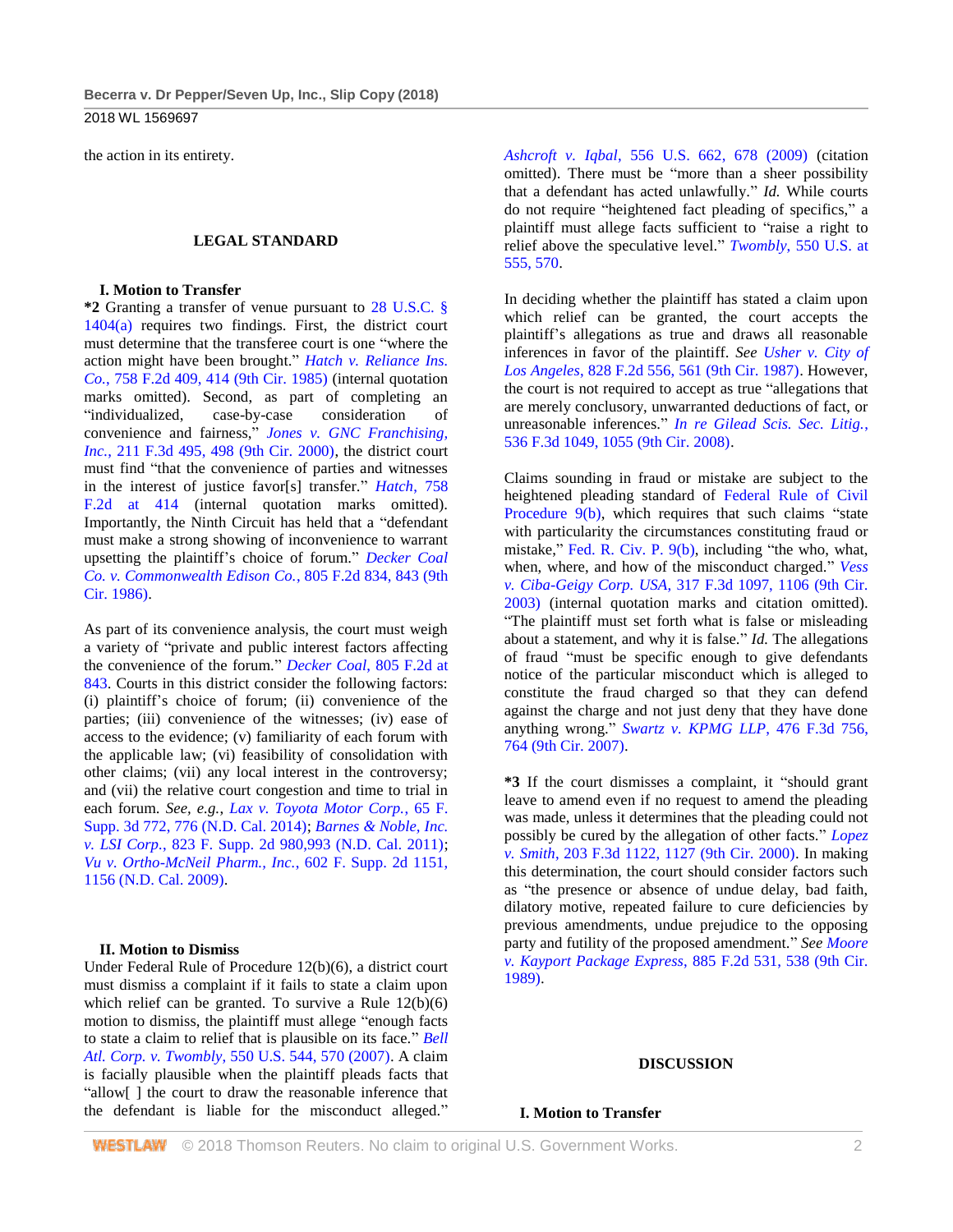Neither party disputes that this case is properly brought here but could also have been brought in the Eastern District of Texas, as defendant is headquartered there. The question is whether the relevant convenience and fairness factors weigh in favor of transfer or retention. While the strong presumption in favor of plaintiff's choice of forum is somewhat dampened due to the class allegations, *see Lou v. Belzberg*[, 834 F.2d 730, 739 \(9th Cir. 1987\),](http://www.westlaw.com/Link/Document/FullText?findType=Y&serNum=1987140186&pubNum=0000350&originatingDoc=Ibc71f7a0369611e8a054a06708233710&refType=RP&fi=co_pp_sp_350_739&originationContext=document&vr=3.0&rs=cblt1.0&transitionType=DocumentItem&contextData=(sc.UserEnteredCitation)#co_pp_sp_350_739) I nonetheless find that plaintiff's choice is entitled to some deference, especially given the significant local interest in the controversy. She, as well as each member of the proposed class, is either a resident of this district or a district within California. Moreover, her alleged injuries are the result of purchasing and consuming Diet Dr Pepper within this state's boundaries, and this action is based on California consumers relying on California-specific marketing and sale efforts.

Defendant's strongest argument in favor of transfer is that it will serve judicial economy, as defendant has also moved to transfer the New York-based *Excevarria v. Dr Pepper Snapple Group, Inc.,* No. 1:17-CV-07957 (S.D.N.Y. 2017) action to the Eastern District of Texas. That has not happened yet. Given that any such transfer is speculative at this stage, and considering the local interest in the controversy and deference to plaintiff's choice of forum, defendant has failed to make the strong showing of inconvenience necessary to grant transfer. I DENY defendant's motion to transfer.

# **II. Motion to Dismiss**

# **A. Express Preemption by the NLEA**

Dr Pepper moves to dismiss plaintiff's claims on the grounds that they are expressly preempted by Congress and the FDA's approval of the use of "diet" as part of a soft drink brand name, like "Diet Dr Pepper," in the Nutrition Labeling and Education Act of 1990 ("NLEA"). The Supremacy Clause of Article VI of the Constitution empowers Congress to make laws that preempt state laws. [U.S. Const. Art. VI, cl. 2;](http://www.westlaw.com/Link/Document/FullText?findType=L&pubNum=1000583&cite=USCOARTVICL2&originatingDoc=Ibc71f7a0369611e8a054a06708233710&refType=LQ&originationContext=document&vr=3.0&rs=cblt1.0&transitionType=DocumentItem&contextData=(sc.UserEnteredCitation)) *[Armstrong v. Exceptional Child](http://www.westlaw.com/Link/Document/FullText?findType=Y&serNum=2035720644&pubNum=0000708&originatingDoc=Ibc71f7a0369611e8a054a06708233710&refType=RP&fi=co_pp_sp_708_1383&originationContext=document&vr=3.0&rs=cblt1.0&transitionType=DocumentItem&contextData=(sc.UserEnteredCitation)#co_pp_sp_708_1383)  Ctr., Inc.*[, 135 S.Ct. 1378, 1383 \(2015\).](http://www.westlaw.com/Link/Document/FullText?findType=Y&serNum=2035720644&pubNum=0000708&originatingDoc=Ibc71f7a0369611e8a054a06708233710&refType=RP&fi=co_pp_sp_708_1383&originationContext=document&vr=3.0&rs=cblt1.0&transitionType=DocumentItem&contextData=(sc.UserEnteredCitation)#co_pp_sp_708_1383) Congress may exert this power through express preemption or conflict preemption—here, defendant argues only that express preemption applies.

"In analyzing express preemption, we 'start with the assumption that the historic police powers of the States were not to be superseded by the Federal Act unless that was the clear and manifest purpose of Congress.' " *[Astiana v. Hain Celestial Grp., Inc.](http://www.westlaw.com/Link/Document/FullText?findType=Y&serNum=2035787618&pubNum=0000506&originatingDoc=Ibc71f7a0369611e8a054a06708233710&refType=RP&fi=co_pp_sp_506_757&originationContext=document&vr=3.0&rs=cblt1.0&transitionType=DocumentItem&contextData=(sc.UserEnteredCitation)#co_pp_sp_506_757)*, 783 F.3d 753, 757

[\(9th Cir. 2015\)](http://www.westlaw.com/Link/Document/FullText?findType=Y&serNum=2035787618&pubNum=0000506&originatingDoc=Ibc71f7a0369611e8a054a06708233710&refType=RP&fi=co_pp_sp_506_757&originationContext=document&vr=3.0&rs=cblt1.0&transitionType=DocumentItem&contextData=(sc.UserEnteredCitation)#co_pp_sp_506_757) (quoting *[Rice v. Santa Fe Elevator Corp.](http://www.westlaw.com/Link/Document/FullText?findType=Y&serNum=1947116605&pubNum=0000780&originatingDoc=Ibc71f7a0369611e8a054a06708233710&refType=RP&fi=co_pp_sp_780_230&originationContext=document&vr=3.0&rs=cblt1.0&transitionType=DocumentItem&contextData=(sc.UserEnteredCitation)#co_pp_sp_780_230)*, [331 U.S. 218, 230 \(1947\)\)](http://www.westlaw.com/Link/Document/FullText?findType=Y&serNum=1947116605&pubNum=0000780&originatingDoc=Ibc71f7a0369611e8a054a06708233710&refType=RP&fi=co_pp_sp_780_230&originationContext=document&vr=3.0&rs=cblt1.0&transitionType=DocumentItem&contextData=(sc.UserEnteredCitation)#co_pp_sp_780_230). This assumption applies not only "to the question whether Congress intended any pre-emption at all," but also "to questions concerning the *scope* of its intended invalidation of state law...." *Medtronic, Inc. v. Lohr*[, 518 U.S. 470, 485 \(1996\)](http://www.westlaw.com/Link/Document/FullText?findType=Y&serNum=1996141769&pubNum=0000780&originatingDoc=Ibc71f7a0369611e8a054a06708233710&refType=RP&fi=co_pp_sp_780_485&originationContext=document&vr=3.0&rs=cblt1.0&transitionType=DocumentItem&contextData=(sc.UserEnteredCitation)#co_pp_sp_780_485) (emphasis in original). "Where there is an express preemption clause applicable to a provision of the FDCA, the Court must determine whether the state law at issue falls within the scope of that preemption." *[Sciortino v.](http://www.westlaw.com/Link/Document/FullText?findType=Y&serNum=2036420393&pubNum=0007903&originatingDoc=Ibc71f7a0369611e8a054a06708233710&refType=RP&fi=co_pp_sp_7903_798&originationContext=document&vr=3.0&rs=cblt1.0&transitionType=DocumentItem&contextData=(sc.UserEnteredCitation)#co_pp_sp_7903_798)  Pepsico, Inc.*[, 108 F. Supp. 3d 780, 798 \(N.D. Cal. 2015\)](http://www.westlaw.com/Link/Document/FullText?findType=Y&serNum=2036420393&pubNum=0007903&originatingDoc=Ibc71f7a0369611e8a054a06708233710&refType=RP&fi=co_pp_sp_7903_798&originationContext=document&vr=3.0&rs=cblt1.0&transitionType=DocumentItem&contextData=(sc.UserEnteredCitation)#co_pp_sp_7903_798) (citing *Altria Grp., Inc. v. Good*[, 555 U.S. 70, 76 \(2008\)\)](http://www.westlaw.com/Link/Document/FullText?findType=Y&serNum=2017652934&pubNum=0000780&originatingDoc=Ibc71f7a0369611e8a054a06708233710&refType=RP&fi=co_pp_sp_780_76&originationContext=document&vr=3.0&rs=cblt1.0&transitionType=DocumentItem&contextData=(sc.UserEnteredCitation)#co_pp_sp_780_76). Courts "have a duty to accept the reading that disfavors pre-emption" when such a reading is plausible. *[Bates v.](http://www.westlaw.com/Link/Document/FullText?findType=Y&serNum=2006522649&pubNum=0000780&originatingDoc=Ibc71f7a0369611e8a054a06708233710&refType=RP&fi=co_pp_sp_780_449&originationContext=document&vr=3.0&rs=cblt1.0&transitionType=DocumentItem&contextData=(sc.UserEnteredCitation)#co_pp_sp_780_449)  Dow Agrosciences LLC*[, 544 U.S. 431, 449 \(2005\).](http://www.westlaw.com/Link/Document/FullText?findType=Y&serNum=2006522649&pubNum=0000780&originatingDoc=Ibc71f7a0369611e8a054a06708233710&refType=RP&fi=co_pp_sp_780_449&originationContext=document&vr=3.0&rs=cblt1.0&transitionType=DocumentItem&contextData=(sc.UserEnteredCitation)#co_pp_sp_780_449)

**\*4** "The purpose of Congress is the ultimate touchstone in every pre-emption case." *Medtronic*[, 518 U.S. at 485](http://www.westlaw.com/Link/Document/FullText?findType=Y&serNum=1996141769&pubNum=0000780&originatingDoc=Ibc71f7a0369611e8a054a06708233710&refType=RP&fi=co_pp_sp_780_485&originationContext=document&vr=3.0&rs=cblt1.0&transitionType=DocumentItem&contextData=(sc.UserEnteredCitation)#co_pp_sp_780_485) (internal quotation marks and citations omitted). Congress's intent "primarily is discerned from the language of the pre-emption statute and the 'statutory framework' surrounding it." *Id.* [at 486.](http://www.westlaw.com/Link/Document/FullText?findType=Y&serNum=1996141769&pubNum=0000780&originatingDoc=Ibc71f7a0369611e8a054a06708233710&refType=RP&fi=co_pp_sp_780_486&originationContext=document&vr=3.0&rs=cblt1.0&transitionType=DocumentItem&contextData=(sc.UserEnteredCitation)#co_pp_sp_780_486) "Also relevant, however, is the structure and purpose of the statue as a whole, as revealed not only in the text, but through the reviewing court's reasoned understanding of the way in which Congress intended the statute and its surrounding regulatory scheme to affect business, consumers, and the law." *Id.* (internal citations omitted).

Turning to the relevant statute, the NLEA amended the Food, Drug, & Cosmetic Act ("FDCA") to "establish[] uniform food labeling requirements, including the familiar and ubiquitous Nutrition Facts Panel found on most food packages," *[Lilly v. ConAgra Foods, Inc.](http://www.westlaw.com/Link/Document/FullText?findType=Y&serNum=2032755675&pubNum=0000506&originatingDoc=Ibc71f7a0369611e8a054a06708233710&refType=RP&fi=co_pp_sp_506_664&originationContext=document&vr=3.0&rs=cblt1.0&transitionType=DocumentItem&contextData=(sc.UserEnteredCitation)#co_pp_sp_506_664)*, 743 F.3d [662, 664 \(9th Cir. 2014\),](http://www.westlaw.com/Link/Document/FullText?findType=Y&serNum=2032755675&pubNum=0000506&originatingDoc=Ibc71f7a0369611e8a054a06708233710&refType=RP&fi=co_pp_sp_506_664&originationContext=document&vr=3.0&rs=cblt1.0&transitionType=DocumentItem&contextData=(sc.UserEnteredCitation)#co_pp_sp_506_664) as well as " 'to establish the circumstances under which claims may be made about nutrients in foods.' " *[Chacanaca v. Quaker Oats Co.](http://www.westlaw.com/Link/Document/FullText?findType=Y&serNum=2023374444&pubNum=0004637&originatingDoc=Ibc71f7a0369611e8a054a06708233710&refType=RP&fi=co_pp_sp_4637_1116&originationContext=document&vr=3.0&rs=cblt1.0&transitionType=DocumentItem&contextData=(sc.UserEnteredCitation)#co_pp_sp_4637_1116)*, 752 [F. Supp. 2d 1111, 1116 \(N.D. Cal. 2010\)](http://www.westlaw.com/Link/Document/FullText?findType=Y&serNum=2023374444&pubNum=0004637&originatingDoc=Ibc71f7a0369611e8a054a06708233710&refType=RP&fi=co_pp_sp_4637_1116&originationContext=document&vr=3.0&rs=cblt1.0&transitionType=DocumentItem&contextData=(sc.UserEnteredCitation)#co_pp_sp_4637_1116) (quoting [H.R.](http://www.westlaw.com/Link/Document/FullText?findType=Y&serNum=0100463756&pubNum=0100014&originatingDoc=Ibc71f7a0369611e8a054a06708233710&refType=TV&originationContext=document&vr=3.0&rs=cblt1.0&transitionType=DocumentItem&contextData=(sc.UserEnteredCitation))  [Rep. No. 101-538, at 7](http://www.westlaw.com/Link/Document/FullText?findType=Y&serNum=0100463756&pubNum=0100014&originatingDoc=Ibc71f7a0369611e8a054a06708233710&refType=TV&originationContext=document&vr=3.0&rs=cblt1.0&transitionType=DocumentItem&contextData=(sc.UserEnteredCitation)) (1990), *reprinted in* 1990 U.S.C.C.A.N. 3336, 3337). The many subsections of [21](http://www.westlaw.com/Link/Document/FullText?findType=L&pubNum=1000546&cite=21USCAS343&originatingDoc=Ibc71f7a0369611e8a054a06708233710&refType=LQ&originationContext=document&vr=3.0&rs=cblt1.0&transitionType=DocumentItem&contextData=(sc.UserEnteredCitation))  [U.S.C. § 343](http://www.westlaw.com/Link/Document/FullText?findType=L&pubNum=1000546&cite=21USCAS343&originatingDoc=Ibc71f7a0369611e8a054a06708233710&refType=LQ&originationContext=document&vr=3.0&rs=cblt1.0&transitionType=DocumentItem&contextData=(sc.UserEnteredCitation)) establish the conditions under which food is considered "misbranded," including "[i]f its labeling is false or misleading...." 21 U.S.C.  $\S$  343(a). [Section 343\(r\)](http://www.westlaw.com/Link/Document/FullText?findType=L&pubNum=1000546&cite=21USCAS343&originatingDoc=Ibc71f7a0369611e8a054a06708233710&refType=SP&originationContext=document&vr=3.0&rs=cblt1.0&transitionType=DocumentItem&contextData=(sc.UserEnteredCitation)#co_pp_3505000063ea7) imposes specific labeling requirements governing "nutrition levels and health-related claims" made on product labels. Section  $343(r)(2)(D)$ , however, exempts from certain requirements a claim

> which uses the term 'diet' and is contained in the label or labeling of a soft drink if (i) such claim is contained in the brand name of such soft drink, (ii) such brand name was in use on such soft drink

**WESTLAW** © 2018 Thomson Reuters. No claim to original U.S. Government Works. 33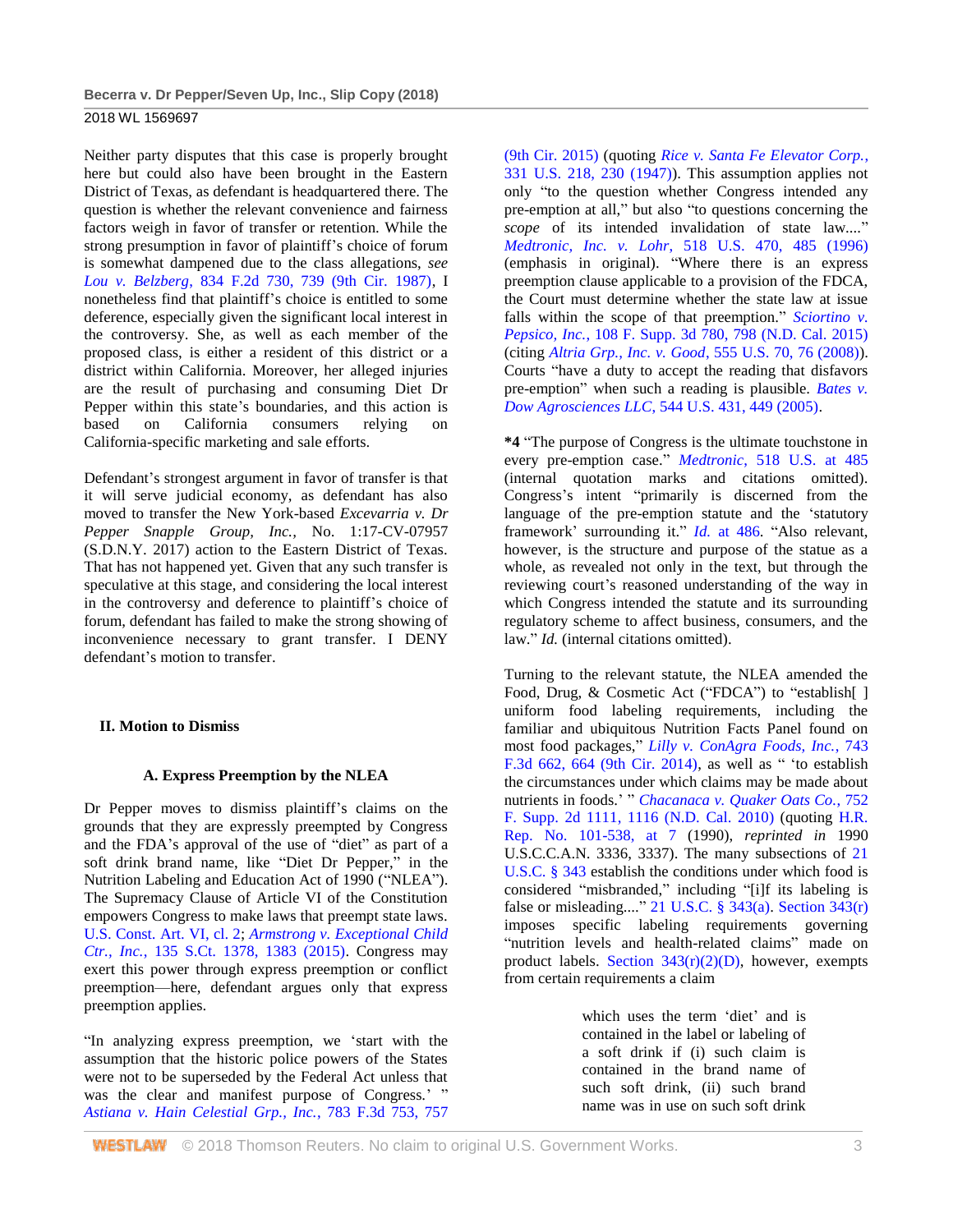before October 25, 1989, and (iii) the use of the term 'diet' was in conformity with [section 105.66 of](http://www.westlaw.com/Link/Document/FullText?findType=L&pubNum=1000547&cite=21CFRS105.66&originatingDoc=Ibc71f7a0369611e8a054a06708233710&refType=LQ&originationContext=document&vr=3.0&rs=cblt1.0&transitionType=DocumentItem&contextData=(sc.UserEnteredCitation))  [title 21 of the Code of Federal](http://www.westlaw.com/Link/Document/FullText?findType=L&pubNum=1000547&cite=21CFRS105.66&originatingDoc=Ibc71f7a0369611e8a054a06708233710&refType=LQ&originationContext=document&vr=3.0&rs=cblt1.0&transitionType=DocumentItem&contextData=(sc.UserEnteredCitation))  [Regulations.](http://www.westlaw.com/Link/Document/FullText?findType=L&pubNum=1000547&cite=21CFRS105.66&originatingDoc=Ibc71f7a0369611e8a054a06708233710&refType=LQ&originationContext=document&vr=3.0&rs=cblt1.0&transitionType=DocumentItem&contextData=(sc.UserEnteredCitation))

21 U.S.C. §  $343(r)(2)(D)$ . "Such a claim is subject to paragraph (a)," *id.*, which provides that a food shall be deemed misbranded "[i]f its labeling is false or misleading...." [21 U.S.C. § 343\(a\).](http://www.westlaw.com/Link/Document/FullText?findType=L&pubNum=1000546&cite=21USCAS343&originatingDoc=Ibc71f7a0369611e8a054a06708233710&refType=SP&originationContext=document&vr=3.0&rs=cblt1.0&transitionType=DocumentItem&contextData=(sc.UserEnteredCitation)#co_pp_8b3b0000958a4)

Section 343-1 of the NLEA expressly prohibits a state or local government from establishing "any requirement respecting any claim ... made in the label or labeling of food that is not identical to the requirement of [section](http://www.westlaw.com/Link/Document/FullText?findType=L&pubNum=1000546&cite=21USCAS343&originatingDoc=Ibc71f7a0369611e8a054a06708233710&refType=SP&originationContext=document&vr=3.0&rs=cblt1.0&transitionType=DocumentItem&contextData=(sc.UserEnteredCitation)#co_pp_3505000063ea7)  [343\(r\)](http://www.westlaw.com/Link/Document/FullText?findType=L&pubNum=1000546&cite=21USCAS343&originatingDoc=Ibc71f7a0369611e8a054a06708233710&refType=SP&originationContext=document&vr=3.0&rs=cblt1.0&transitionType=DocumentItem&contextData=(sc.UserEnteredCitation)#co_pp_3505000063ea7) ...." [21 U.S.C. § 343-1\(a\)\(5\).](http://www.westlaw.com/Link/Document/FullText?findType=L&pubNum=1000546&cite=21USCAS343-1&originatingDoc=Ibc71f7a0369611e8a054a06708233710&refType=SP&originationContext=document&vr=3.0&rs=cblt1.0&transitionType=DocumentItem&contextData=(sc.UserEnteredCitation)#co_pp_488b0000d05e2) "The phrase 'not identical to' means 'that the State requirement directly or indirectly imposes obligations or contains provisions concerning the composition or labeling of food [that] ... [a]re not imposed or contained in the applicable [federal regulation] ... or [d]iffer from those specifically imposed or contained in the applicable [federal regulation].' " *Lilly*[, 743 F.3d at 665](http://www.westlaw.com/Link/Document/FullText?findType=Y&serNum=2032755675&pubNum=0000506&originatingDoc=Ibc71f7a0369611e8a054a06708233710&refType=RP&fi=co_pp_sp_506_665&originationContext=document&vr=3.0&rs=cblt1.0&transitionType=DocumentItem&contextData=(sc.UserEnteredCitation)#co_pp_sp_506_665) (quoting [21 C.F.R. § 100.1\(c\)\(4\)\)](http://www.westlaw.com/Link/Document/FullText?findType=L&pubNum=1000547&cite=21CFRS100.1&originatingDoc=Ibc71f7a0369611e8a054a06708233710&refType=LQ&originationContext=document&vr=3.0&rs=cblt1.0&transitionType=DocumentItem&contextData=(sc.UserEnteredCitation)).

Placed in the context of the statutory framework and the plain language of the statute, defendant's express preemption argument fails. The NLEA does not affirmatively approve of the use of "diet" in soft drink brand names like "Diet Dr Pepper," but instead exempts it from certain labeling requirements to which other nutrition level and health-related claims are subjected. *See* [21 U.S.C. § 343\(r\)\(2\)\(D\).](http://www.westlaw.com/Link/Document/FullText?findType=L&pubNum=1000546&cite=21USCAS343&originatingDoc=Ibc71f7a0369611e8a054a06708233710&refType=SP&originationContext=document&vr=3.0&rs=cblt1.0&transitionType=DocumentItem&contextData=(sc.UserEnteredCitation)#co_pp_768f00009c582) <sup>2</sup> [Section 343-1](http://www.westlaw.com/Link/Document/FullText?findType=L&pubNum=1000546&cite=21USCAS343-1&originatingDoc=Ibc71f7a0369611e8a054a06708233710&refType=LQ&originationContext=document&vr=3.0&rs=cblt1.0&transitionType=DocumentItem&contextData=(sc.UserEnteredCitation)) preempts state laws that are "not identical to the requirement of [section](http://www.westlaw.com/Link/Document/FullText?findType=L&pubNum=1000546&cite=21USCAS343&originatingDoc=Ibc71f7a0369611e8a054a06708233710&refType=SP&originationContext=document&vr=3.0&rs=cblt1.0&transitionType=DocumentItem&contextData=(sc.UserEnteredCitation)#co_pp_3505000063ea7)   $343(r)$ ," but Diet Dr Pepper is not subject to Section  $343(r)$ ; it is specifically exempt from [Section 343-1](http://www.westlaw.com/Link/Document/FullText?findType=L&pubNum=1000546&cite=21USCAS343-1&originatingDoc=Ibc71f7a0369611e8a054a06708233710&refType=LQ&originationContext=document&vr=3.0&rs=cblt1.0&transitionType=DocumentItem&contextData=(sc.UserEnteredCitation)) and is instead subject to [Section 343\(a\).](http://www.westlaw.com/Link/Document/FullText?findType=L&pubNum=1000546&cite=21USCAS343&originatingDoc=Ibc71f7a0369611e8a054a06708233710&refType=SP&originationContext=document&vr=3.0&rs=cblt1.0&transitionType=DocumentItem&contextData=(sc.UserEnteredCitation)#co_pp_8b3b0000958a4) [Section 343-1](http://www.westlaw.com/Link/Document/FullText?findType=L&pubNum=1000546&cite=21USCAS343-1&originatingDoc=Ibc71f7a0369611e8a054a06708233710&refType=LQ&originationContext=document&vr=3.0&rs=cblt1.0&transitionType=DocumentItem&contextData=(sc.UserEnteredCitation)) does *not* addres[s Section 343\(a\).](http://www.westlaw.com/Link/Document/FullText?findType=L&pubNum=1000546&cite=21USCAS343&originatingDoc=Ibc71f7a0369611e8a054a06708233710&refType=SP&originationContext=document&vr=3.0&rs=cblt1.0&transitionType=DocumentItem&contextData=(sc.UserEnteredCitation)#co_pp_8b3b0000958a4) Even if it did, the state laws under which plaintiff brings suit—California's UCL, FAL, CLRA, and Sherman Law—impose identical requirements to Section 343(a) in that they also prohibit false and misleading advertising. *See, e.g.*, *[Larsen v.](http://www.westlaw.com/Link/Document/FullText?findType=Y&serNum=2029631050&pubNum=0004637&originatingDoc=Ibc71f7a0369611e8a054a06708233710&refType=RP&fi=co_pp_sp_4637_1023&originationContext=document&vr=3.0&rs=cblt1.0&transitionType=DocumentItem&contextData=(sc.UserEnteredCitation)#co_pp_sp_4637_1023)  Trader Joe's Co.*[, 917 F. Supp. 2d 1019, 1023 \(N.D. Cal.](http://www.westlaw.com/Link/Document/FullText?findType=Y&serNum=2029631050&pubNum=0004637&originatingDoc=Ibc71f7a0369611e8a054a06708233710&refType=RP&fi=co_pp_sp_4637_1023&originationContext=document&vr=3.0&rs=cblt1.0&transitionType=DocumentItem&contextData=(sc.UserEnteredCitation)#co_pp_sp_4637_1023)  [2013\)](http://www.westlaw.com/Link/Document/FullText?findType=Y&serNum=2029631050&pubNum=0004637&originatingDoc=Ibc71f7a0369611e8a054a06708233710&refType=RP&fi=co_pp_sp_4637_1023&originationContext=document&vr=3.0&rs=cblt1.0&transitionType=DocumentItem&contextData=(sc.UserEnteredCitation)#co_pp_sp_4637_1023) ("[W]hile federal law does prohibit state food labeling requirements that are not identical to federal requirements, the FDCA and California law contain *identical* prohibitions on false or misleading labeling."); *Becerra v. Coca-Cola Co.*[, No. C 17-05916 WHA, 2018](http://www.westlaw.com/Link/Document/FullText?findType=Y&serNum=2043902061&pubNum=0000999&originatingDoc=Ibc71f7a0369611e8a054a06708233710&refType=RP&originationContext=document&vr=3.0&rs=cblt1.0&transitionType=DocumentItem&contextData=(sc.UserEnteredCitation))  [WL 1070823, at \\*2 \(N.D. Cal. Feb. 27, 2018\)](http://www.westlaw.com/Link/Document/FullText?findType=Y&serNum=2043902061&pubNum=0000999&originatingDoc=Ibc71f7a0369611e8a054a06708233710&refType=RP&originationContext=document&vr=3.0&rs=cblt1.0&transitionType=DocumentItem&contextData=(sc.UserEnteredCitation))<sup>3</sup>; *accord Ebner v. Fresh, Inc.*[, 838 F.3d 958, 965 \(9th Cir. 2016\)](http://www.westlaw.com/Link/Document/FullText?findType=Y&serNum=2039874178&pubNum=0000506&originatingDoc=Ibc71f7a0369611e8a054a06708233710&refType=RP&fi=co_pp_sp_506_965&originationContext=document&vr=3.0&rs=cblt1.0&transitionType=DocumentItem&contextData=(sc.UserEnteredCitation)#co_pp_sp_506_965) (finding no express preemption of California's Sherman Law by similar section of NLEA prohibiting "false or misleading" branding of cosmetics because federal and state duties were identical). Given that California law is entirely consistent with and indeed identical to the NLEA,

there is no preemption of plaintiff's claims.

### **B. California's Safe Harbor Doctrine**

**\*5** Dr Pepper also moves to dismiss plaintiff's FAL, CLRA, and UCL claims on the grounds that they are barred by California's safe harbor doctrine. "In California, unfair competition claims are subject to the safe harbor doctrine, which precludes plaintiff[ ] from bringing claims based on 'actions the Legislature permits.' " *Ebner v. Fresh, Inc.*[, 838 F.3d 958, 963 \(9th](http://www.westlaw.com/Link/Document/FullText?findType=Y&serNum=2039874178&pubNum=0000506&originatingDoc=Ibc71f7a0369611e8a054a06708233710&refType=RP&fi=co_pp_sp_506_963&originationContext=document&vr=3.0&rs=cblt1.0&transitionType=DocumentItem&contextData=(sc.UserEnteredCitation)#co_pp_sp_506_963)  [Cir. 2016\)](http://www.westlaw.com/Link/Document/FullText?findType=Y&serNum=2039874178&pubNum=0000506&originatingDoc=Ibc71f7a0369611e8a054a06708233710&refType=RP&fi=co_pp_sp_506_963&originationContext=document&vr=3.0&rs=cblt1.0&transitionType=DocumentItem&contextData=(sc.UserEnteredCitation)#co_pp_sp_506_963) (citing *[Cel-Tech Commc'ns, Inc. v. L.A.](http://www.westlaw.com/Link/Document/FullText?findType=Y&serNum=1999097707&pubNum=0004040&originatingDoc=Ibc71f7a0369611e8a054a06708233710&refType=RP&fi=co_pp_sp_4040_184&originationContext=document&vr=3.0&rs=cblt1.0&transitionType=DocumentItem&contextData=(sc.UserEnteredCitation)#co_pp_sp_4040_184)  Cellular Tel. Co.*[, 20 Cal. 4th 163, 184 \(1999\)\)](http://www.westlaw.com/Link/Document/FullText?findType=Y&serNum=1999097707&pubNum=0004040&originatingDoc=Ibc71f7a0369611e8a054a06708233710&refType=RP&fi=co_pp_sp_4040_184&originationContext=document&vr=3.0&rs=cblt1.0&transitionType=DocumentItem&contextData=(sc.UserEnteredCitation)#co_pp_sp_4040_184). "To fall within the safe harbor, the challenged conduct must be affirmatively permitted by statute—the doctrine does not immunize from liability conduct that is merely not unlawful." *Id.* This includes not only California statutes, but also federal statutes and regulations. *See [Davis v.](http://www.westlaw.com/Link/Document/FullText?findType=Y&serNum=2028533822&pubNum=0000506&originatingDoc=Ibc71f7a0369611e8a054a06708233710&refType=RP&fi=co_pp_sp_506_1164&originationContext=document&vr=3.0&rs=cblt1.0&transitionType=DocumentItem&contextData=(sc.UserEnteredCitation)#co_pp_sp_506_1164)  HSBC Bank Nevada, N.A.*[, 691 F.3d 1152, 1164 \(9th Cir.](http://www.westlaw.com/Link/Document/FullText?findType=Y&serNum=2028533822&pubNum=0000506&originatingDoc=Ibc71f7a0369611e8a054a06708233710&refType=RP&fi=co_pp_sp_506_1164&originationContext=document&vr=3.0&rs=cblt1.0&transitionType=DocumentItem&contextData=(sc.UserEnteredCitation)#co_pp_sp_506_1164)  [2012\).](http://www.westlaw.com/Link/Document/FullText?findType=Y&serNum=2028533822&pubNum=0000506&originatingDoc=Ibc71f7a0369611e8a054a06708233710&refType=RP&fi=co_pp_sp_506_1164&originationContext=document&vr=3.0&rs=cblt1.0&transitionType=DocumentItem&contextData=(sc.UserEnteredCitation)#co_pp_sp_506_1164)

California's safe harbor doctrine does not apply because no statute or regulation "affirmatively permit[s]" the use of the term "diet" in soft drink labels, as discussed above. *See Becerra v. Coca-Cola Co.*[, 2018 WL 1070823, at \\*3.](http://www.westlaw.com/Link/Document/FullText?findType=Y&serNum=2043902061&pubNum=0000999&originatingDoc=Ibc71f7a0369611e8a054a06708233710&refType=RP&originationContext=document&vr=3.0&rs=cblt1.0&transitionType=DocumentItem&contextData=(sc.UserEnteredCitation)) Instead, the NLEA makes it "merely not unlawful" to use the term "diet" if certain conditions are met; compliance with a federal statute or regulation does not establish express authorization. California's safe harbor doctrine does not bar plaintiff's claims.

### **C. Plaintiff's Unfair Competition Claims**

Dr Pepper finally moves to dismiss plaintiff's claims on the basis that her deception argument is implausible because no reasonable consumer would be misled by the term "diet" in the context of a diet soft drink, nor do the studies and articles referenced in the Complaint establish that Diet Dr Pepper actually causes weight gain. In opposition, plaintiff argues that she plausibly alleges that consumers understand "diet" to mean "useful in regulating healthy body weight," Opp. at 19, and that it is not her burden at the pleadings stage to prove causation.

Plaintiff's FAL, CLRA, and UCL claims are governed by the "reasonable consumer" test, which requires that plaintiff "show that members of the public are likely to be deceived." *Ebner*[, 838 F.3d at 965 \(9th Cir. 2016\)](http://www.westlaw.com/Link/Document/FullText?findType=Y&serNum=2039874178&pubNum=0000506&originatingDoc=Ibc71f7a0369611e8a054a06708233710&refType=RP&fi=co_pp_sp_506_965&originationContext=document&vr=3.0&rs=cblt1.0&transitionType=DocumentItem&contextData=(sc.UserEnteredCitation)#co_pp_sp_506_965) (internal quotation marks and citations omitted). "This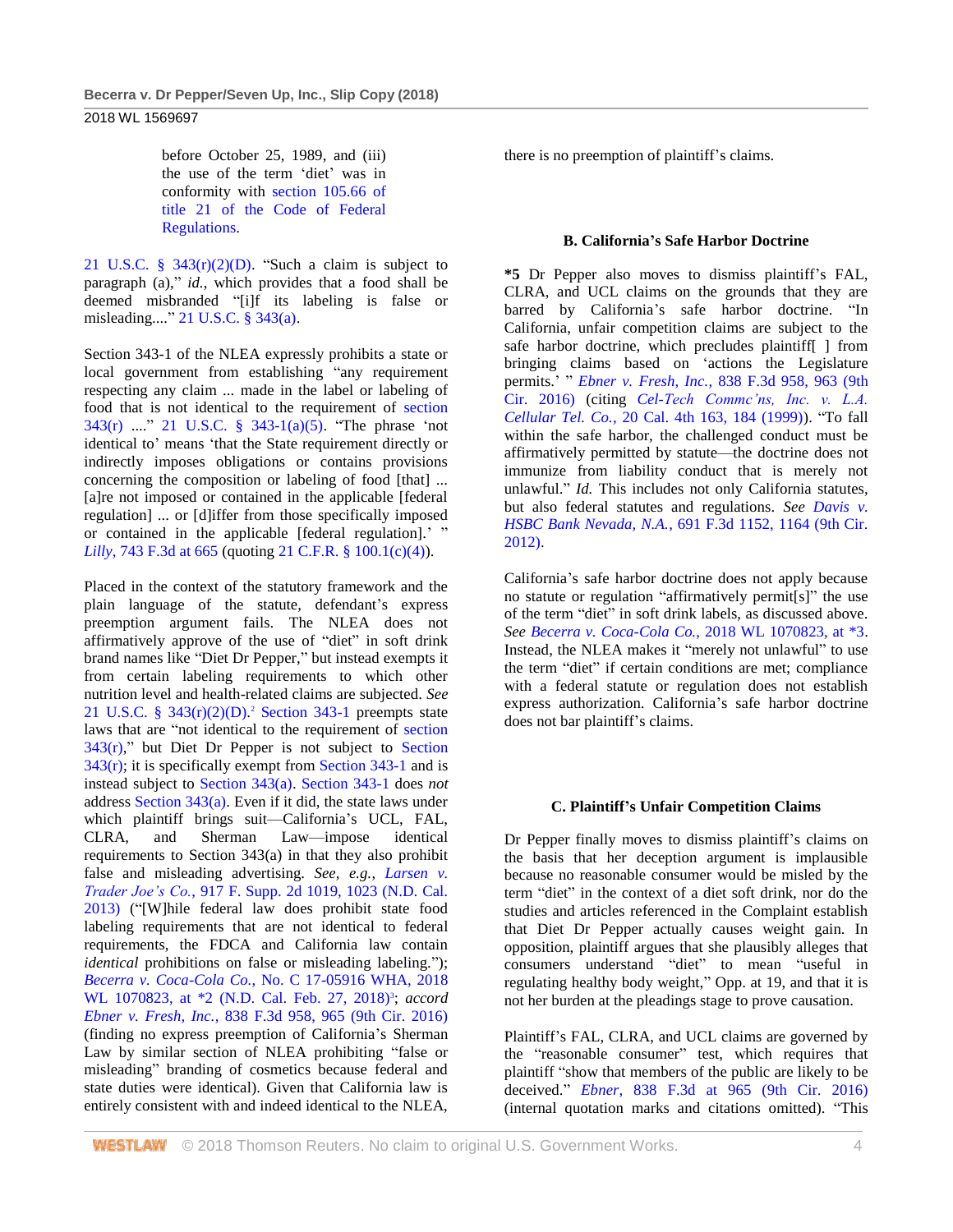2018 WL 1569697

requires more than a mere possibility that [the] label 'might conceivably be misunderstood by some few consumers viewing it in an unreasonable manner.' " *Id.* (quoting *[Lavie v. Procter & Gamble Co.](http://www.westlaw.com/Link/Document/FullText?findType=Y&serNum=2003089755&pubNum=0004041&originatingDoc=Ibc71f7a0369611e8a054a06708233710&refType=RP&fi=co_pp_sp_4041_508&originationContext=document&vr=3.0&rs=cblt1.0&transitionType=DocumentItem&contextData=(sc.UserEnteredCitation)#co_pp_sp_4041_508)*, 105 Cal. App. 4th 496, [508 \(2003\)\)](http://www.westlaw.com/Link/Document/FullText?findType=Y&serNum=2003089755&pubNum=0004041&originatingDoc=Ibc71f7a0369611e8a054a06708233710&refType=RP&fi=co_pp_sp_4041_508&originationContext=document&vr=3.0&rs=cblt1.0&transitionType=DocumentItem&contextData=(sc.UserEnteredCitation)#co_pp_sp_4041_508). "Rather, the reasonable consumer standard requires a probability 'that a significant portion of the general consuming public or of targeted consumers, acting reasonably in the circumstances, could be misled.' " *Id.*

While the Ninth Circuit has explained that "California courts[ ] have recognized that whether a business practice is deceptive will usually be a question of fact not appropriate for decision on demurrer," "[d]ecisions granting motions to dismiss claims under the Unfair Competition Law have occasionally been upheld." *[Williams v. Gerber Prods. Co.](http://www.westlaw.com/Link/Document/FullText?findType=Y&serNum=2017694688&pubNum=0000506&originatingDoc=Ibc71f7a0369611e8a054a06708233710&refType=RP&fi=co_pp_sp_506_938&originationContext=document&vr=3.0&rs=cblt1.0&transitionType=DocumentItem&contextData=(sc.UserEnteredCitation)#co_pp_sp_506_938)*, 552 F.3d 934, 938–39 (9th [Cir. 2008\).](http://www.westlaw.com/Link/Document/FullText?findType=Y&serNum=2017694688&pubNum=0000506&originatingDoc=Ibc71f7a0369611e8a054a06708233710&refType=RP&fi=co_pp_sp_506_938&originationContext=document&vr=3.0&rs=cblt1.0&transitionType=DocumentItem&contextData=(sc.UserEnteredCitation)#co_pp_sp_506_938) In *Ebner*, for example, a plaintiff brought suit under the unfair competition laws against a cosmetics company alleging that its lip product was deceptive because the net weight accurately indicated the included product, but the tube design's screw mechanism only allowed 75% of the product to advance up the tube, leaving the remaining 25% inaccessible. [838 F.3d at](http://www.westlaw.com/Link/Document/FullText?findType=Y&serNum=2039874178&pubNum=0000506&originatingDoc=Ibc71f7a0369611e8a054a06708233710&refType=RP&fi=co_pp_sp_506_961&originationContext=document&vr=3.0&rs=cblt1.0&transitionType=DocumentItem&contextData=(sc.UserEnteredCitation)#co_pp_sp_506_961)  [961–62.](http://www.westlaw.com/Link/Document/FullText?findType=Y&serNum=2039874178&pubNum=0000506&originatingDoc=Ibc71f7a0369611e8a054a06708233710&refType=RP&fi=co_pp_sp_506_961&originationContext=document&vr=3.0&rs=cblt1.0&transitionType=DocumentItem&contextData=(sc.UserEnteredCitation)#co_pp_sp_506_961) The Ninth Circuit affirmed the district court's dismissal because it was implausible that a rational consumer would make the assumption that there was no further product in the tube once using up the initial 75% when the remainder was plainly visible. *Id.* [at 966.](http://www.westlaw.com/Link/Document/FullText?findType=Y&serNum=2039874178&pubNum=0000506&originatingDoc=Ibc71f7a0369611e8a054a06708233710&refType=RP&fi=co_pp_sp_506_966&originationContext=document&vr=3.0&rs=cblt1.0&transitionType=DocumentItem&contextData=(sc.UserEnteredCitation)#co_pp_sp_506_966) "And even if some consumers might hazard such an assumption, the [product] [wa]s not false and deceptive merely because the remaining product quantity m[ight have been] unreasonably misunderstood by an insignificant and unrepresentative segment of the class of persons that may purchase the product." *Id.* (internal quotation marks, alterations, and citation omitted).

**\*6** In a recent memorandum disposition, the Ninth Circuit also affirmed the district court's dismissal of a similar suit against Starbucks, the coffee company, alleging that its labeling of the volume of iced beverages was deceiving because they did not actually contain the stated volume of liquid, but rather contained some lesser amount of liquid, plus ice. *See Forouzesh v. Starbucks Corp.*, No. 16-56366, slip op. at 2 (9th Cir. Mar. 12, 2018). The panel reasoned that "[t]he statutory claims fail as a matter of law because no reasonable consumer would think (for example) that a 12-ounce 'iced' drink, such as iced coffee or iced tea, contains 12 ounces of coffee or tea and no ice." *Id.*

And in a very similar case to this one alleged against the Coca-Cola Company by the same plaintiff here, Judge William Alsup dismissed plaintiff's case, reasoning that "a reasonable consumer would simply not look at the brand name Diet Coke and assume that consuming it, absent any lifestyle change, would lead to weight loss." *Becerra v. Coca-Cola Co.*[, 2018 WL 1070823, at \\*3.](http://www.westlaw.com/Link/Document/FullText?findType=Y&serNum=2043902061&pubNum=0000999&originatingDoc=Ibc71f7a0369611e8a054a06708233710&refType=RP&originationContext=document&vr=3.0&rs=cblt1.0&transitionType=DocumentItem&contextData=(sc.UserEnteredCitation)) Judge Alsup added that "Becerra further fails to allege facts showing how a reasonable consumer would infer from the example Diet Coke advertisements that consumption would lead to weight loss." *Id.* at \*4.

As in the *Coca-Cola* action, plaintiff theorizes that the term "diet" leads "consumers [to] reasonably believe that [defendant's] product will assist in weight loss, or at least healthy weight management, for example, by not causing weight gain." SAC ¶ 15. Plaintiff's argument does not pass muster. Nothing on the label, packaging, or advertising of Diet Dr Pepper makes the claim or even suggests that the product will assist in weight loss or healthy weight management. It is not marketed as a health food product, and plaintiff does not allege otherwise.

Plaintiff alleges only that defendant "tout[s] Diet Dr Pepper as 'diet,' and containing zero calories." *Id.* ¶ 39. But Diet Dr Pepper is a "diet" product *relative to* regular Dr Pepper, because Diet Dr Pepper contains zero calories. A reasonable consumer knows that this is and always has been true of soft drinks generally—"diet" soft drinks are simply lower calorie or calorie-free versions of their sugar-laden counterparts. A reasonable consumer would have no basis to infer anything more from Diet Dr Pepper's label or advertising than that it is a calorie-free soft drink. Nor does plaintiff provide any evidence that a reasonable consumer understands "diet" in the context of soft drinks to mean otherwise. As in the *Starbucks* and *Coca-Cola* cases, that a small number of persons might unreasonably misunderstand the label does not render the product's label deceptive within the meaning of California's unfair competition laws. Plaintiff's theory of deception fails to pass the "reasonable consumer" test. Accordingly, her unfair competition claims must be dismissed.

In the interest of thoroughness should plaintiff seek to amend, I address Dr Pepper's second argument regarding the studies and articles cited in the SAC. It asserts that the studies and articles referenced fail to support plaintiff's premise that aspartame actually causes weight gain. While plaintiff is correct that she need not scientifically prove causation at the pleading stage, she must nonetheless *plausibly* allege it. The problem with the studies she cites is not that they provide conflicting conclusions or create some factual dispute, as was the case in *[Krommenhock v.](http://www.westlaw.com/Link/Document/FullText?findType=Y&serNum=2041781114&pubNum=0007903&originatingDoc=Ibc71f7a0369611e8a054a06708233710&refType=RP&originationContext=document&vr=3.0&rs=cblt1.0&transitionType=DocumentItem&contextData=(sc.UserEnteredCitation))  Post Foods, LLC*[, 255 F. Supp. 3d 938 \(N.D. Cal. 2017\),](http://www.westlaw.com/Link/Document/FullText?findType=Y&serNum=2041781114&pubNum=0007903&originatingDoc=Ibc71f7a0369611e8a054a06708233710&refType=RP&originationContext=document&vr=3.0&rs=cblt1.0&transitionType=DocumentItem&contextData=(sc.UserEnteredCitation)) which plaintiff relies on. Instead, the studies do not allege causation at all—at best, they support merely a correlation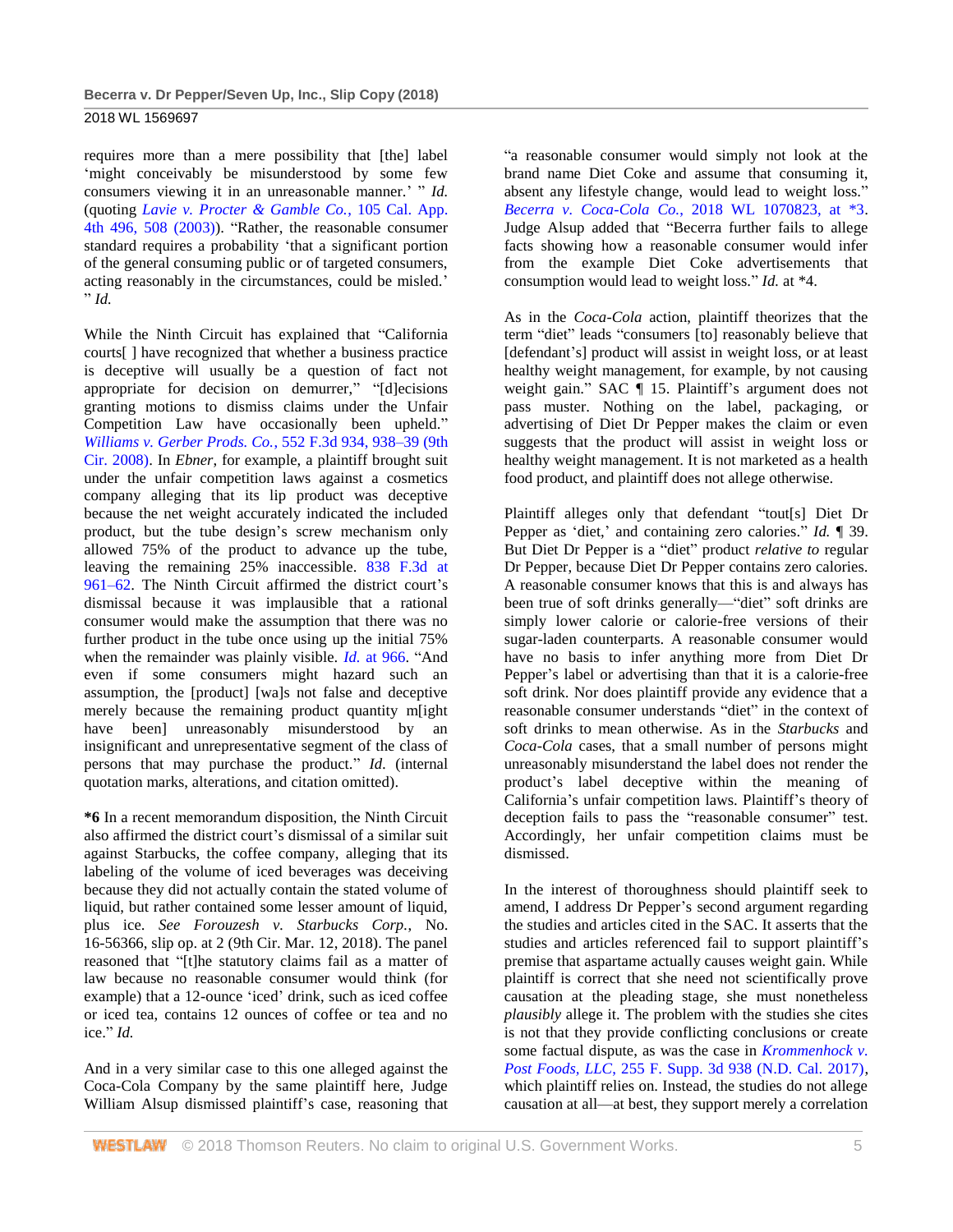or relationship between artificial sweeteners and weight gain, or risk of weight gain. *See, e.g.*, SAC ¶¶ 19 (" '[D]ata ... support the existence of an *association* between artificially-sweetened beverage consumption and weight gain....' ") (emphasis added); ¶ 21 (" '[F]requent consumers of these sugar substitutes may also be at increased *risk* of excessive weight gain....' ") (emphasis added); ¶ 27 ("[A]rtificial sweeteners did not lead to any significant weight loss...."). But correlation is not causation, neither for purposes of science nor the law.

**\*7** If plaintiff provided credible studies that support that Diet Dr Pepper or aspartame *causes* weight gain, that showing would be sufficient to establish the plausibility of plaintiff's theory even if Dr Pepper replied with many more that disclaimed it. But plaintiff's SAC fails to cite even a single study that concludes that there is a causative link between aspartame and weight gain. This is a separate and independent reason to grant defendant's motion to dismiss.

**D. Breach of Warranty Claims**

Finally, Dr Pepper moves to dismiss plaintiff's claims for breach of express and implied warranty on the grounds that plaintiff fails to allege that Diet Dr Pepper is unfit for consumption or otherwise breaches a promise made by the label. As I have already concluded that plaintiff's theory that the term "diet" indicates usefulness with

Footnotes

weight loss is implausible, plaintiff's express warranty claim, which rests on the same theory, must also fail. The term "diet" as it appears on Diet Dr Pepper's label does not create an express warranty to consumers that the product will assist with weight loss. Because plaintiff acknowledges in opposition that "her implied warranty claims are coextensive with her express warranty claims," Opp. at 21, her implied warranty claim also fails. Plaintiff's express and implied warranty claims are DISMISSED.

### **CONCLUSION**

For the foregoing reasons, the Motion to Transfer is DENIED and the Motion to Dismiss the Second Amended Complaint is GRANTED with leave to amend. Plaintiff may file an amended complaint within 20 days of the date of this Order.

# **IT IS SO ORDERED.**

**All Citations**

Slip Copy, 2018 WL 1569697

- 1 On the same day this action was initiated, two New York consumers—also represented by plaintiff's counsel—filed a similar suit against Dr Pepper in New York on behalf of that state's consumers. *See Excevarria v. Dr Pepper Snapple Group, Inc.*, No. 1:17-cv-7957 (S.D.N.Y. filed on Oct. 16, 2017).
- $2$  Nor have the corresponding FDA regulations that defendant cites affirmatively approved the use of "diet" in soft drinks such as "Diet Dr Pepper." *See* Mot. at 12–13. The only regulation that expressly addresses the use of the term "diet" is [21 C.F.R. § 101.13\(q\)\(2\),](http://www.westlaw.com/Link/Document/FullText?findType=L&pubNum=1000547&cite=21CFRS101.13&originatingDoc=Ibc71f7a0369611e8a054a06708233710&refType=LQ&originationContext=document&vr=3.0&rs=cblt1.0&transitionType=DocumentItem&contextData=(sc.UserEnteredCitation)) which provides: "A soft drink that used the term *diet* as part of its brand name before October 25, 1989, and whose use of that term was in compliance with 105.66 of this chapter as that regulation appeared in the Code of Federal Regulations on that date, may continue to use that term as part of its brand name, provided that its use of the term is not false or misleading...." As discussed, however, California law contains an identical prohibition of "false or misleading" advertising. The remaining FDA regulations on calorie-free products [\(21 C.F.R. § 101.60\(b\)\)](http://www.westlaw.com/Link/Document/FullText?findType=L&pubNum=1000547&cite=21CFRS101.60&originatingDoc=Ibc71f7a0369611e8a054a06708233710&refType=LQ&originationContext=document&vr=3.0&rs=cblt1.0&transitionType=DocumentItem&contextData=(sc.UserEnteredCitation)), sugar-free products [\(21 C.F.R § 101.60\(c\)\)](http://www.westlaw.com/Link/Document/FullText?findType=L&pubNum=1000547&cite=21CFRS101.60&originatingDoc=Ibc71f7a0369611e8a054a06708233710&refType=LQ&originationContext=document&vr=3.0&rs=cblt1.0&transitionType=DocumentItem&contextData=(sc.UserEnteredCitation)), and products containing aspartame [\(21 C.F.R. § 172.804\)](http://www.westlaw.com/Link/Document/FullText?findType=L&pubNum=1000547&cite=21CFRS172.804&originatingDoc=Ibc71f7a0369611e8a054a06708233710&refType=LQ&originationContext=document&vr=3.0&rs=cblt1.0&transitionType=DocumentItem&contextData=(sc.UserEnteredCitation)) do not address the use of the term "diet" in conjunction with these types of products, which is the particular term giving rise to plaintiff's claims.
- 3 Defendant filed a Notice of Supplemental Authority in support of its Motion to Dismiss. *See* Dkt. No. 46. The local rules permit a party to submit such a statement of recent decision, but explicitly specify that such a statement should "contain[ ] a citation to and provid[e] a copy of the new opinion—*without argument.*" Civil L-R 7-3(d)(2) (emphasis added). I agree with plaintiff that defendant's notice clearly violates this rule, as it not only summarizes the favorable portions of the opinion only but also proceeds to apply the opinion's reasoning to this case. The solution, however, is not to grant plaintiff's motion for leave to file an additional response, *see* Dkt. No. 47, and welcome even further argument, including a reply from defendants, *see* Dkt. No. 48. In the spirit of the rule, which indicates that there shall